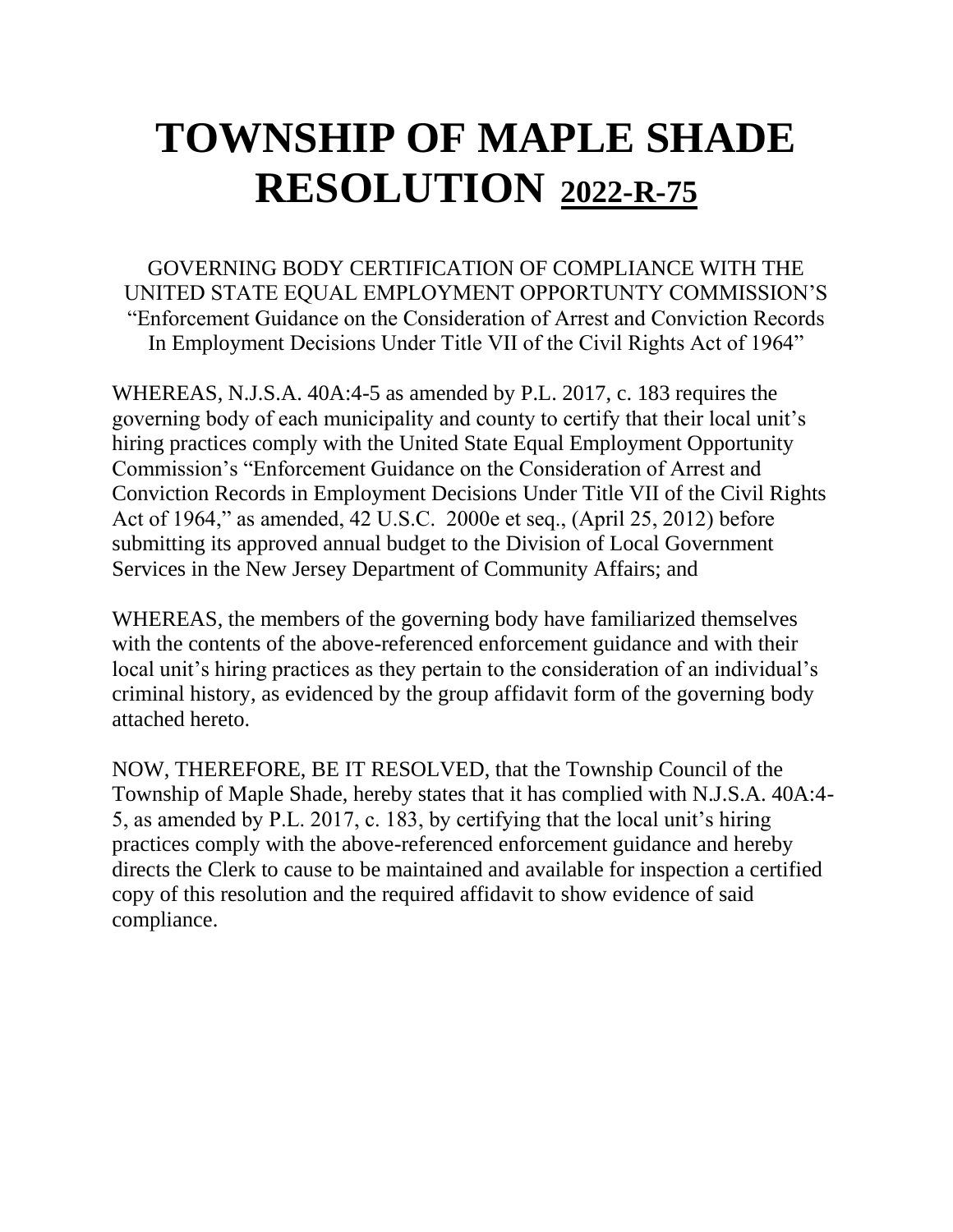## **CERTIFICATION**

I hereby certify the foregoing to be a true copy of a Resolution adopted by the Maple Shade Township Council at a meeting held on March 24, 2022.

Andrea T. McVeigh, Township Clerk

 $\overline{\phantom{a}}$  ,  $\overline{\phantom{a}}$  ,  $\overline{\phantom{a}}$  ,  $\overline{\phantom{a}}$  ,  $\overline{\phantom{a}}$  ,  $\overline{\phantom{a}}$  ,  $\overline{\phantom{a}}$  ,  $\overline{\phantom{a}}$  ,  $\overline{\phantom{a}}$  ,  $\overline{\phantom{a}}$  ,  $\overline{\phantom{a}}$  ,  $\overline{\phantom{a}}$  ,  $\overline{\phantom{a}}$  ,  $\overline{\phantom{a}}$  ,  $\overline{\phantom{a}}$  ,  $\overline{\phantom{a}}$ 

| $P1$ , $P2$ , $P3$ , $P4$ |               |               |             |             |                |               |  |  |
|---------------------------|---------------|---------------|-------------|-------------|----------------|---------------|--|--|
| <b>COUNCIL</b>            | <b>MOTION</b> | <b>SECOND</b> | <b>AYES</b> | <b>NAYS</b> | <b>ABSTAIN</b> | <b>ABSENT</b> |  |  |
| Kauffman                  |               |               | х           |             |                |               |  |  |
| Schmidt                   |               | x             | x           |             |                |               |  |  |
| Volpe                     |               |               |             |             |                | л             |  |  |
| Wiest                     | л             |               | л           |             |                |               |  |  |
| <b>Nunes</b>              |               |               |             |             |                |               |  |  |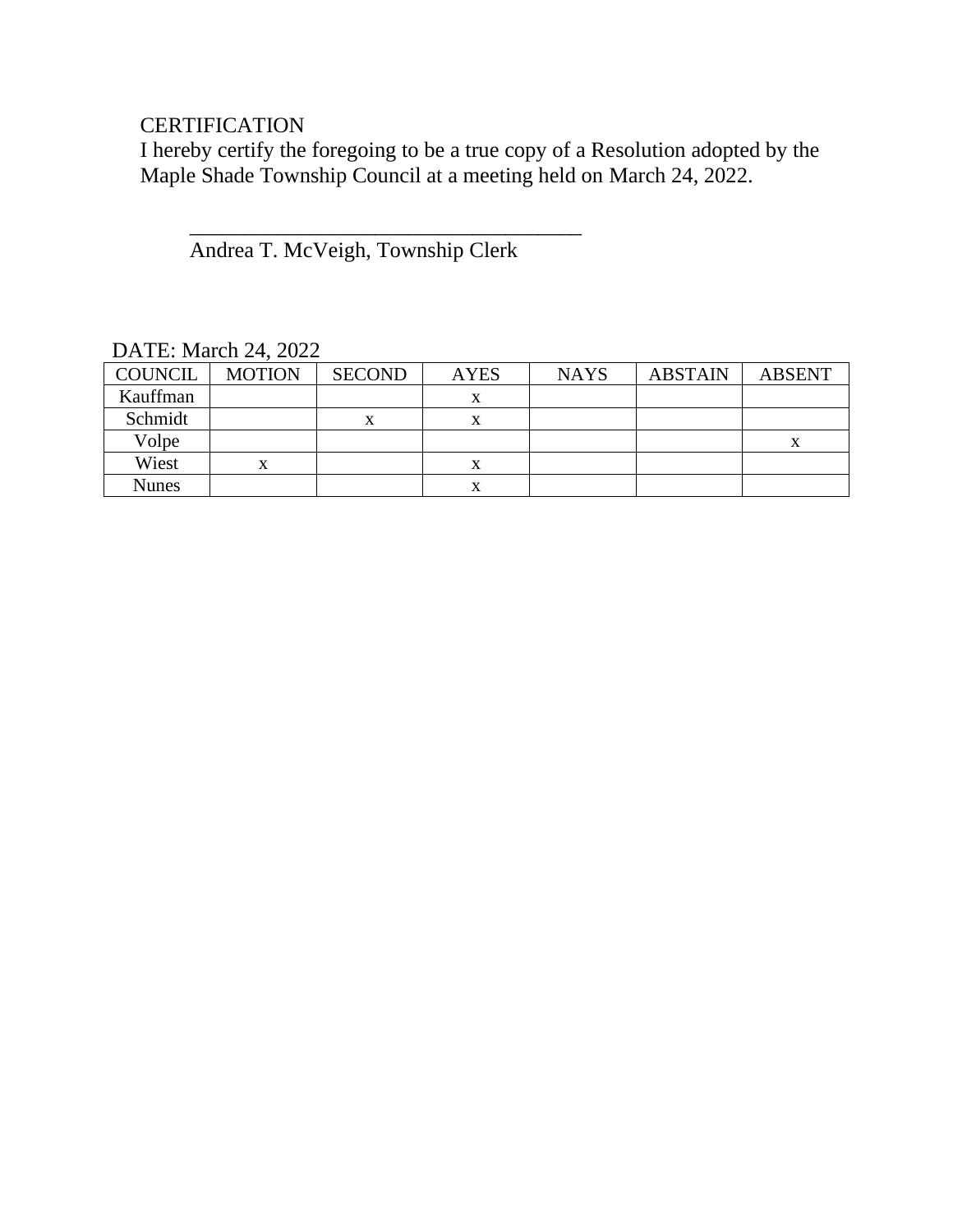### RESOLUTION TO WAIVE THE GAMING LICENSE LOCAL FEE FOR THE VETERANS OF FOREIGN WARS POST NO. 2445

WHEREAS, the VFW has made application to renew their gaming license for the year 2022; and

WHEREAS, a Township application fee of \$750.00 is required by the applicant when renewing said license; and

WHEREAS, the VFW uses the proceeds of all their activities to help local youth groups as well as the needy people in the community; and

WHEREAS, the Township Council desires to waive said Township Licensing fee for the VFW.

NOW, THEREFORE, BE IT RESOLVED, by the Township Council of the Township of Maple Shade, in the County of Burlington and State of New Jersey, as follows:

1. That the Township Council, for the aforementioned reasons, hereby waives the \$750.00 Township License Renewal Fee for the Veterans of Foreign Wars Post 2445.

### **CERTIFICATION**

I hereby certify the foregoing to be a true copy of a Resolution adopted by the Maple Shade Township Council at a meeting held on March 24, 2022.

Andrea T. McVeigh, Township Clerk

 $\frac{1}{\sqrt{2}}$  ,  $\frac{1}{\sqrt{2}}$  ,  $\frac{1}{\sqrt{2}}$  ,  $\frac{1}{\sqrt{2}}$  ,  $\frac{1}{\sqrt{2}}$  ,  $\frac{1}{\sqrt{2}}$  ,  $\frac{1}{\sqrt{2}}$  ,  $\frac{1}{\sqrt{2}}$  ,  $\frac{1}{\sqrt{2}}$  ,  $\frac{1}{\sqrt{2}}$  ,  $\frac{1}{\sqrt{2}}$  ,  $\frac{1}{\sqrt{2}}$  ,  $\frac{1}{\sqrt{2}}$  ,  $\frac{1}{\sqrt{2}}$  ,  $\frac{1}{\sqrt{2}}$ 

| <b>COUNCIL</b> | <b>MOTION</b> | <b>SECOND</b> | <b>AYES</b> | <b>NAYS</b> | <b>ABSTAIN</b> | <b>ABSENT</b> |  |
|----------------|---------------|---------------|-------------|-------------|----------------|---------------|--|
| Kauffman       |               | v             | v           |             |                |               |  |
| Schmidt        |               |               | л           |             |                |               |  |
| Volpe          |               |               |             |             |                | Δ             |  |
| Wiest          |               |               | л           |             |                |               |  |
| Nunes          |               |               |             |             |                |               |  |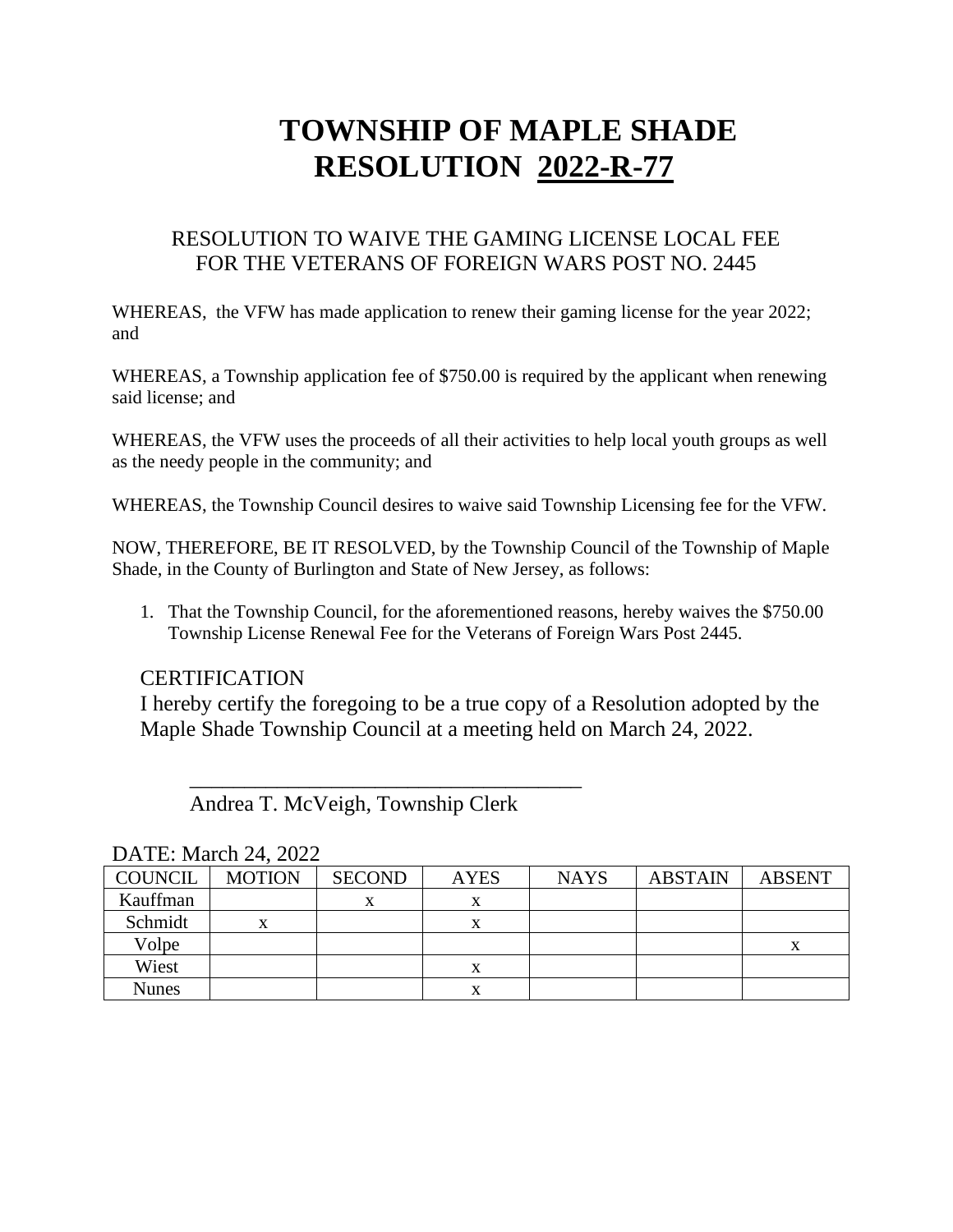### AWARD OF CONTRACT FOR WASTEWATER TREATMENT PLANT REPLACEMENT OF SLUDGE PUMPS & DIGESTER BLOWERS TO A.C. SCHULTES, INC, 664 SOUTH EVERGREEN AVENUE, WOODBURY HEIGHTS, NJ 08097 IN A TOTAL AMOUNT OF \$196.500.00 REPRESENTING BID ITEMS 1-4

WHEREAS, the Township Council has determined to provide for the Wastewater Treatment Plant Replacement of Sludge Pumps and Digester Blowers, particularly described in specifications which are on file in the Office of the Township Clerk and available for public inspection during regular business hours, and is appearing that the cost of the aforementioned items will be paid with Municipal Funds and will exceed \$44,000.00; and

WHEREAS, N.J.S.A. 40A:11-4 provides that a municipality with a Qualified Purchasing Agent may only award a contract, the cost of which will exceed \$44,000.00 in a fiscal year, only after public advertising for bids and bidding therefor; and

WHEREAS, the Township Utility Engineer has publicly advertised for bids and has received and opened bids on March 8, 2022 for the purpose of awarding a contract for the aforementioned purpose and the Township Manager has informed the Township Council that a certain entity is the lowest, qualified responsible bidder for said contract and has recommended that the Township Council award said contract or reject said bids within sixty (60) days as required by N.J.S.A. 40A:11-4; and

WHEREAS, the Township's Chief Financial Officer, as required by N.J.A.C. 5:30-1, has certified that there are sufficient funds available for the purpose of awarding a contract to said entity, said certification being attached hereto and made a part hereof.

NOW, THEREFORE, BE IT RESOLVED, by the Township Council of the Township of Maple Shade, in the County of Burlington and State of New Jersey, as follows:

1. That the Township Council, based upon the aforementioned certificate, hereby declares that there are sufficient funds available for the aforesaid purpose, and the Township Council hereby directs that the hereinafter expenditure be charged against:

2. That the Township Council, for the aforementioned reasons, hereby declares that A.C. Schultes, Inc., 664 South Evergreen Avenue, Woodbury Heights, NJ 08077 is the lowest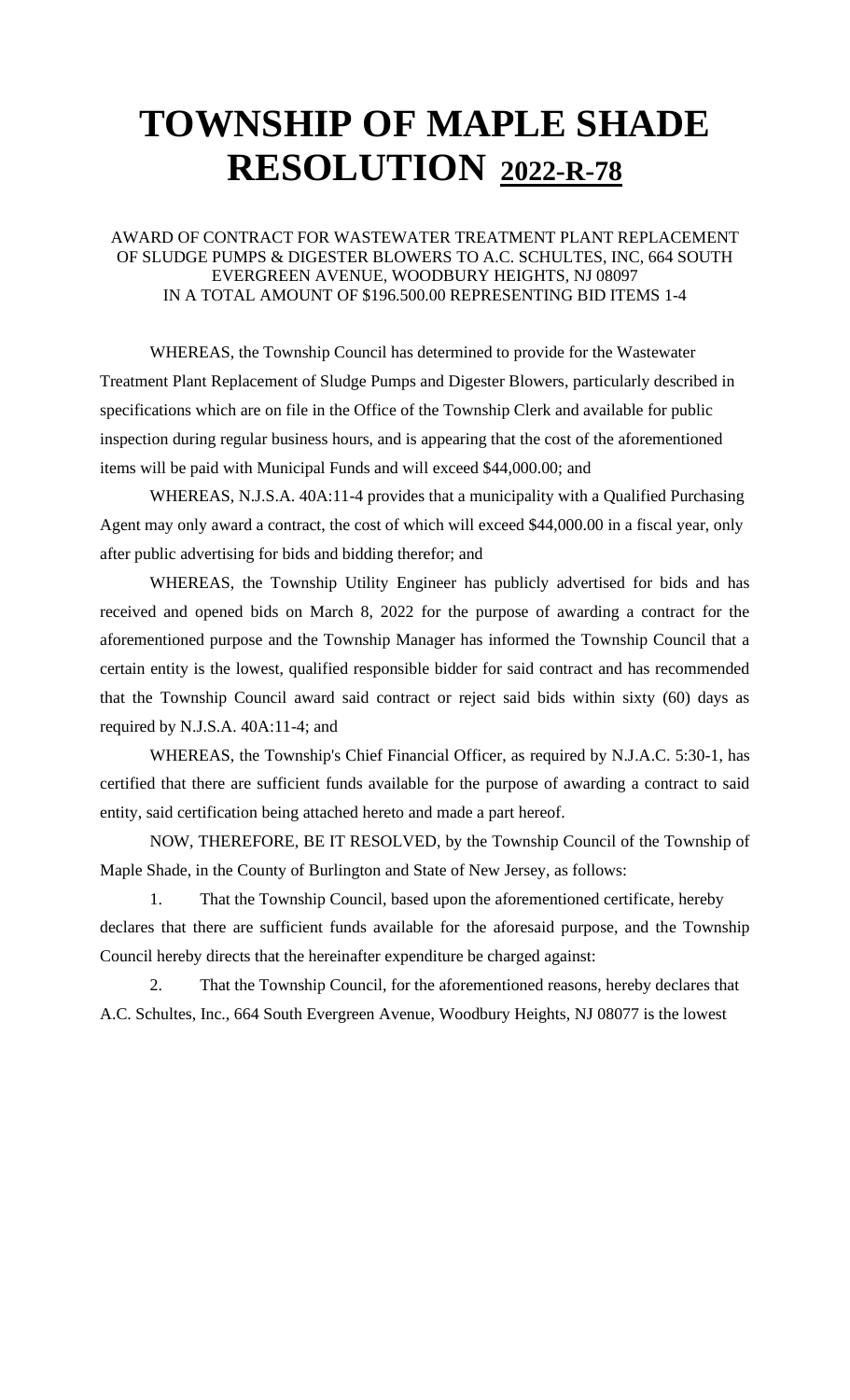qualified bidder for the aforementioned contract and hereby awards a contract to the said entity for the aforesaid purpose for an amount not to exceed \$196,500.00 (representing bid items 1-4),

in accordance with the terms and conditions of the Bid Proposal, the Notice to Bidders and Specifications, copies of which are on file in the Office of the Township Clerk and available for public inspection during regular business hours.

3. That the Township Council hereby directs the Township Clerk to return the bid securities to any unsuccessful bidders in accordance with N.J.S.A. 40A:11-4.

4. That the Township Council hereby directs the Township Mayor and Clerk execute any contract documents which are necessary to effectuate the terms of this Resolution, and which shall be prepared by or reviewed by the Office of the Township Attorney.

### **CERTIFICATION**

I hereby certify the foregoing to be a true copy of a Resolution adopted by the Township Council of the Township of Maple Shade, County of Burlington and State of New Jersey at a meeting held March 24, 2022.

Andrea T. McVeigh, Township Clerk

| $D1$ and $C1$ and $D2$ and $D3$ and $D4$ and $D5$ and $D6$ and $D7$ and $D8$ and $D9$ and $D9$ and $D9$ and $D9$ and $D9$ and $D9$ |               |               |             |             |                |               |  |  |
|------------------------------------------------------------------------------------------------------------------------------------|---------------|---------------|-------------|-------------|----------------|---------------|--|--|
| <b>COUNCIL</b>                                                                                                                     | <b>MOTION</b> | <b>SECOND</b> | <b>AYES</b> | <b>NAYS</b> | <b>ABSTAIN</b> | <b>ABSENT</b> |  |  |
| Kauffman                                                                                                                           |               | л             | $\Lambda$   |             |                |               |  |  |
| Schmidt                                                                                                                            |               |               |             |             |                |               |  |  |
| Volpe                                                                                                                              |               |               |             |             |                |               |  |  |
| Wiest                                                                                                                              |               |               | $\lambda$   |             |                |               |  |  |
| <b>Nunes</b>                                                                                                                       |               |               |             |             |                |               |  |  |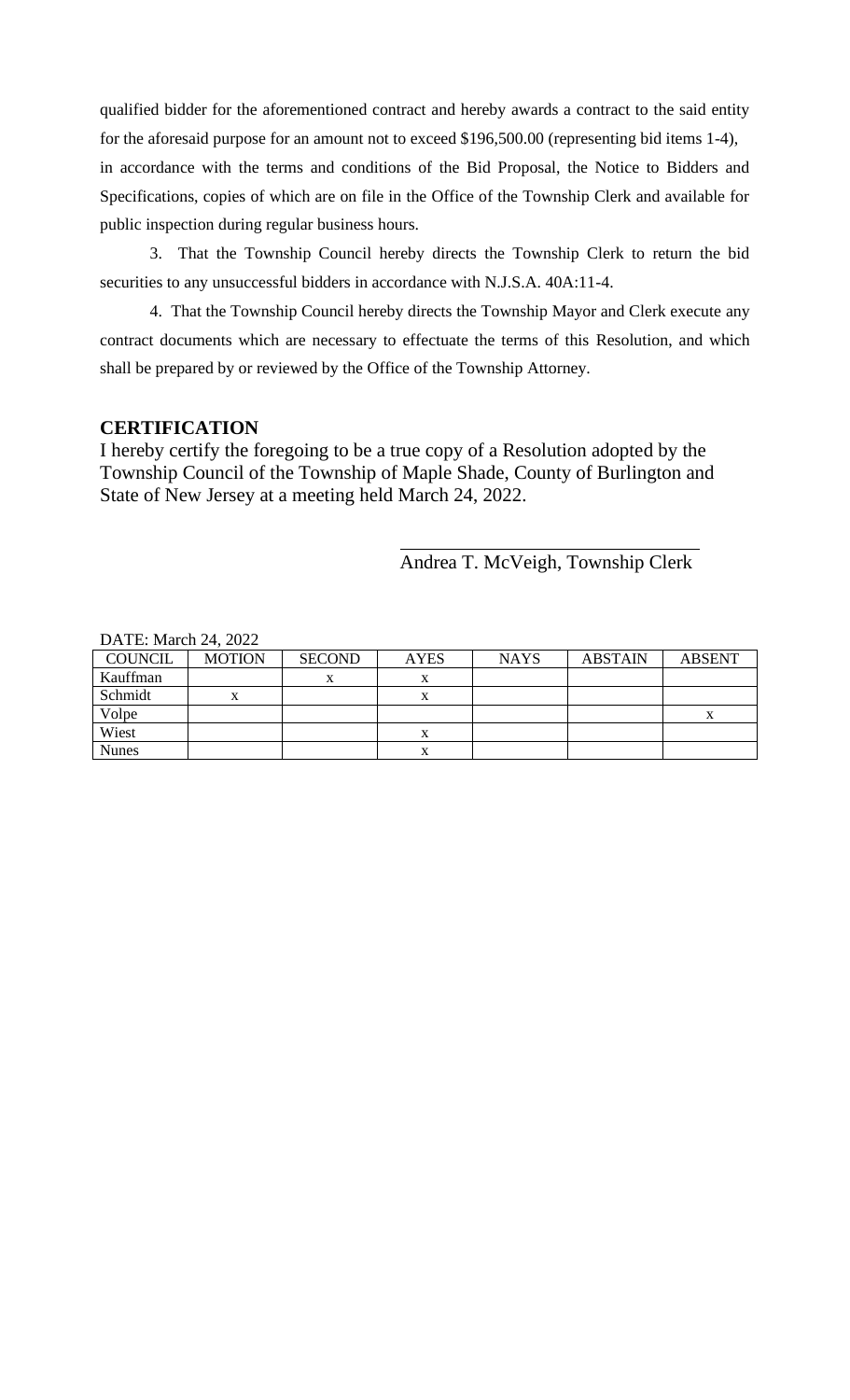#### **APPROVAL OF FIREWORKS DISPLAY ON JULY 2, 2022**

 **WHEREAS**, the Uniform Fire Code (NJAC 5:70 et seq.) and the New Jersey Fireworks Act (NJSA 21:2-1 et. seq.) provides that the Governing Body of a municipality may grant permission for a public display of fireworks; and

**WHEREAS**, the Township Recreation Department has requested to hold a fireworks display on July 2, 2022 at 9:30 P.M. (Rain Date: July 3, 2022) at Maple Shade High School which display shall be provided by Pyro Engineering Inc., 400 Broadhollow Road, Suite #3, Farmingdale, NY (11735); and

**WHEREAS**, the Recreation Department must make application for a permit from the New Jersey Department of Community Affairs, Division of Fire Safety to hold the proposed fireworks display; and

**WHEREAS**, the Recreation Director has requested a resolution from the Township Council authorizing the discharge of fireworks, as required by the Division of Fire Safety; and

**WHEREAS**, the Township Recreation Director has confirmed that all other conditions of the public fireworks display permit have been met.

 **NOW, THEREFORE, BE IT RESOLVED** that the Township Council of the Township of Maple Shade, County of Burlington and State of New Jersey does hereby authorize the Township Recreation Department to hold a fireworks display on July 2, 2022 (Rain Date: July 3, 2022) at 9:30 P.M. at Maple Shade High School, subject to the issuance of the permit from the Division of Fire Safety.

**CERTIFICATION** 

I hereby certify the foregoing to be a true copy of a Resolution adopted by the Maple Shade Township Council at a meeting held on March 24, 2022.

Andrea T. McVeigh, Township Clerk

 $\overline{\phantom{a}}$  , which is the set of the set of the set of the set of the set of the set of the set of the set of the set of the set of the set of the set of the set of the set of the set of the set of the set of the set of

| <b>COUNCIL</b> | <b>MOTION</b> | <b>SECOND</b> | <b>AYES</b> | <b>NAYS</b> | <b>ABSTAIN</b> | <b>ABSENT</b> |
|----------------|---------------|---------------|-------------|-------------|----------------|---------------|
| Kauffman       |               |               | x           |             |                |               |
| Schmidt        | x             |               | л           |             |                |               |
| Volpe          |               |               |             |             |                |               |
| Wiest          |               |               | л           |             |                |               |
| Kauffman       |               |               | л           |             |                |               |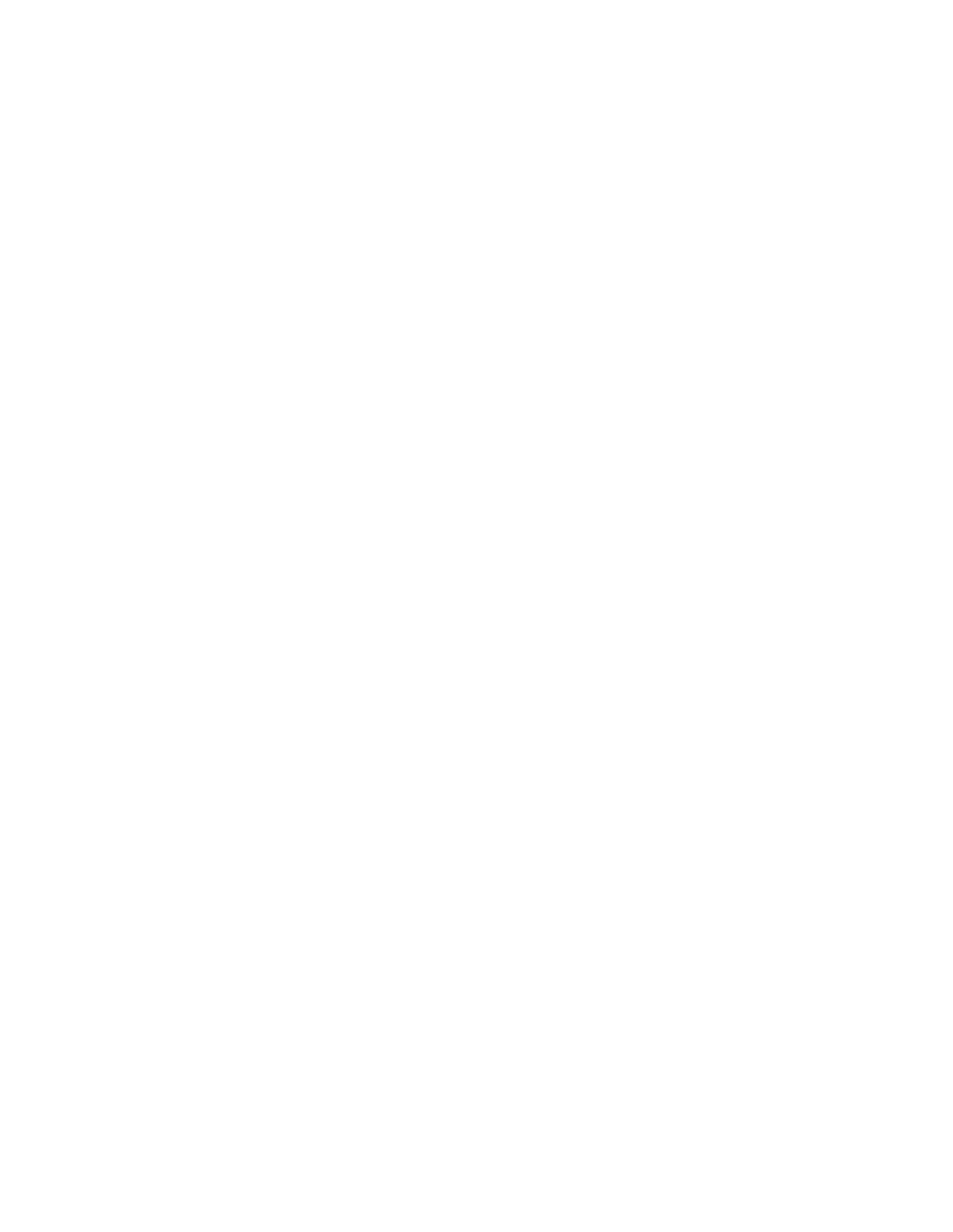### AUTHORIZE EXECUTION OF AFFORDABILITY ASSISTANCE AGREEMENT WITH NORTH FORK LANDING URBAN RENEWAL ASSOCIATES, L.P. FOR MAPLE SHADE MEWS

WHEREAS, North Fork Landing Urban Renewal Associates L.P. (the "Partnership") is the owner of the age-restricted housing complex consisting of 100 affordable rental units commonly known as Maple Shade Mews, (the "Project"); and

WHEREAS, the Township, previously entered into an agreement with the Partnership to make annual payments to the Partnership on behalf of the tenants of the Project for the purpose of supporting the operations of the Project so that annual rent increases for the tenants of the Project would be limited; and

**WHEREAS**, the Township's Affordable Housing Trust Fund Development Fee Spending Plan provides for the Township to use a portion of the Trust Fund balance for rental assistance to control rent increases within existing age-restricted rental units in the downtown area; and

**WHEREAS**, North Fork Landing Urban Renewal Associates, L.P. has agreed to enter into a rental subsidy agreement with the Township for an additional two-year term for the purpose of supporting the operations of the Project so that annual rent increases for the tenants of the Project can be limited.

**NOW THEREFORE, BE IT RESOLVED** by the Township Council of the Township of Maple Shade, County of Burlington, that the Mayor and Township Clerk are hereby authorized to execute an affordability assistance agreement with North Fork Landing Urban Renewal Associates, L.P. in such form as approved by the Township Manager and Attorney.

#### **CERTIFICATION**

I hereby certify the foregoing to be a true copy of a Resolution adopted by the Maple Shade Township Council at a meeting held on March 24, 2022.

Andrea T. McVeigh, Township Clerk

 $\overline{\phantom{a}}$  , which is the set of the set of the set of the set of the set of the set of the set of the set of the set of the set of the set of the set of the set of the set of the set of the set of the set of the set of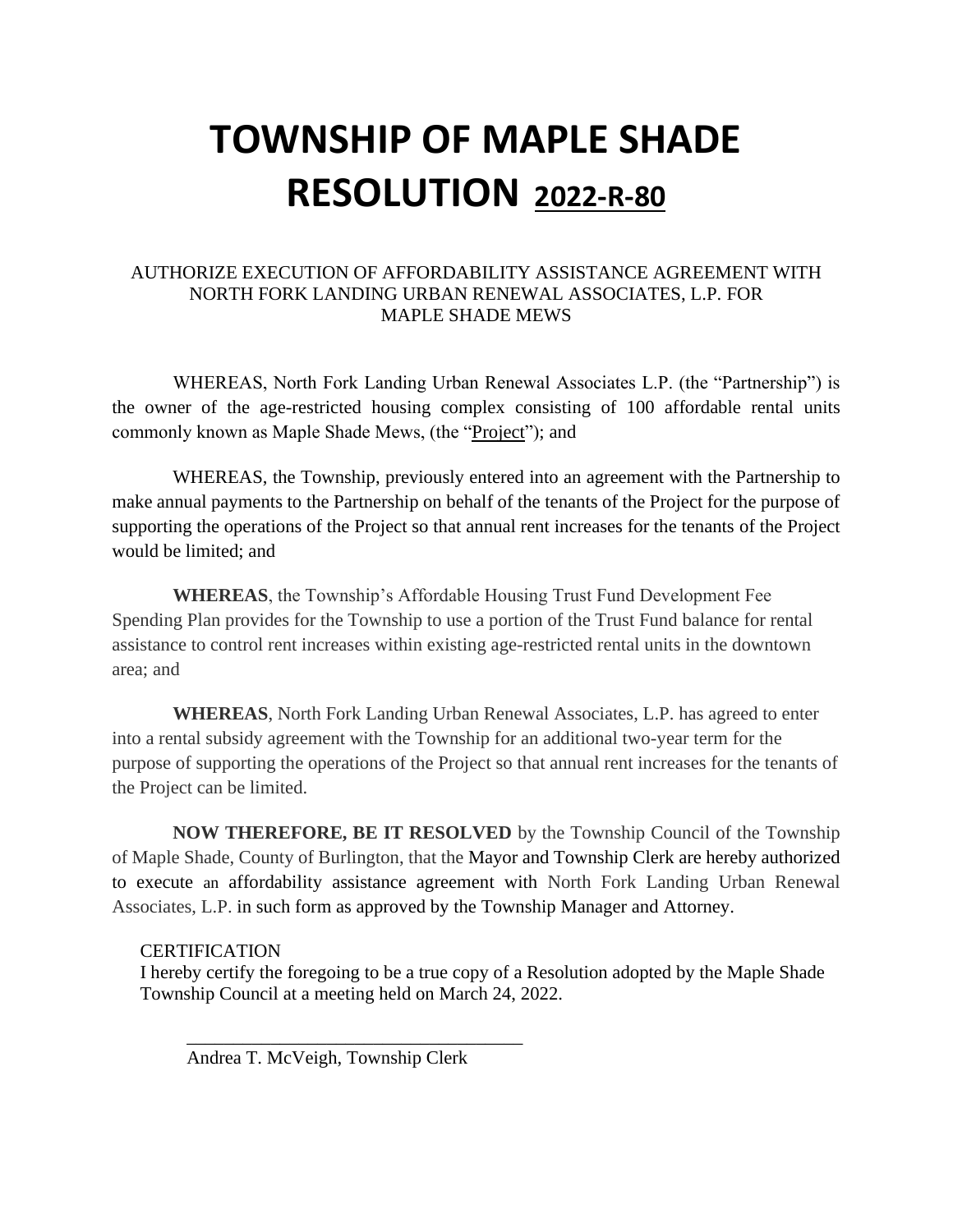DATE: March 24, 2022

| <b>COUNCIL</b> | <b>MOTION</b> | <b>SECOND</b> | <b>AYES</b> | <b>NAYS</b> | <b>ABSTAIN</b> | <b>ABSENT</b> |
|----------------|---------------|---------------|-------------|-------------|----------------|---------------|
| Kauffman       |               |               | л           |             |                |               |
| Schmidt        | x             |               | л           |             |                |               |
| Volpe          |               |               |             |             |                | X             |
| Wiest          |               |               | л           |             |                |               |
| Kauffman       |               |               | Δ           |             |                |               |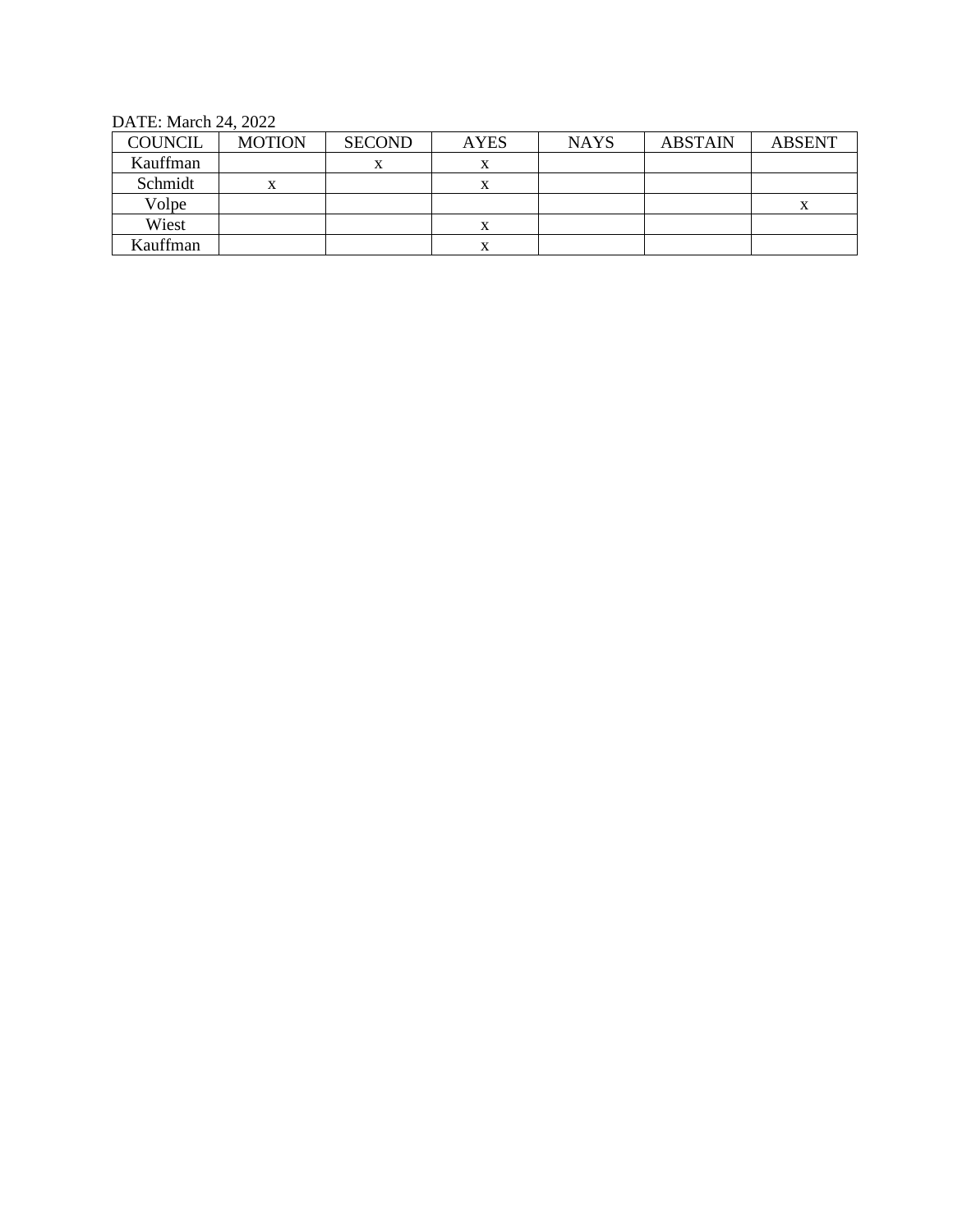### AUTHORIZE CONTRACT FOR SERVICES AND DATA SHARING AGREEMENT WITH NEW JERSEY DEPARTMENT OF COMMUNITY AFFAIRS FOR THE LOW INCOME HOUSEHOLD WATER ASSISTANCE PROGRAM

WHEREAS Local Finance Notice 2022-9 announced State relief measures for residential taxpayers experiencing hardship due to Covid-19; and

WHEREAS, these measures include the Low-Income Household Water Assistance Program (LIHWAP) which assists low-income households which have arrears for drinking water and/or sewer services, by providing a benefit of up to \$1,500 per household; and

WHEREAS, in order for the LIHWAP to pay arrears to the Township for eligible households, the Township must enter into agreements with the Department of Community Affairs to facilitate the LIHWAP program; and

NOW THEREFORE, BE IT RESOLVED by the Township Council of the Township of Maple Shade, County of Burlington that the Mayor and Township Clerk are hereby authorized to execute the Data Sharing Agreement and Contract for Services with the New Jersey Department of Community Affairs to facilitate the implementation of the Low-Income Household Water Assistance Program.

#### **CERTIFICATION**

I hereby certify the foregoing to be a true copy of a Resolution adopted by the Maple Shade Township Council at a meeting held on March 24, 2022.

Andrea T. McVeigh, Township Clerk

 $\overline{\phantom{a}}$  , which is the set of the set of the set of the set of the set of the set of the set of the set of the set of the set of the set of the set of the set of the set of the set of the set of the set of the set of

| <b>COUNCIL</b> | <b>MOTION</b> | <b>SECOND</b> | <b>AYES</b> | <b>NAYS</b> | <b>ABSTAIN</b> | <b>ABSENT</b> |  |
|----------------|---------------|---------------|-------------|-------------|----------------|---------------|--|
| Kauffman       |               | $\mathbf{v}$  | л           |             |                |               |  |
| Schmidt        |               |               |             |             |                |               |  |
| Volpe          |               |               |             |             |                |               |  |
| Wiest          |               |               |             |             |                |               |  |
| Kauffman       |               |               |             |             |                |               |  |